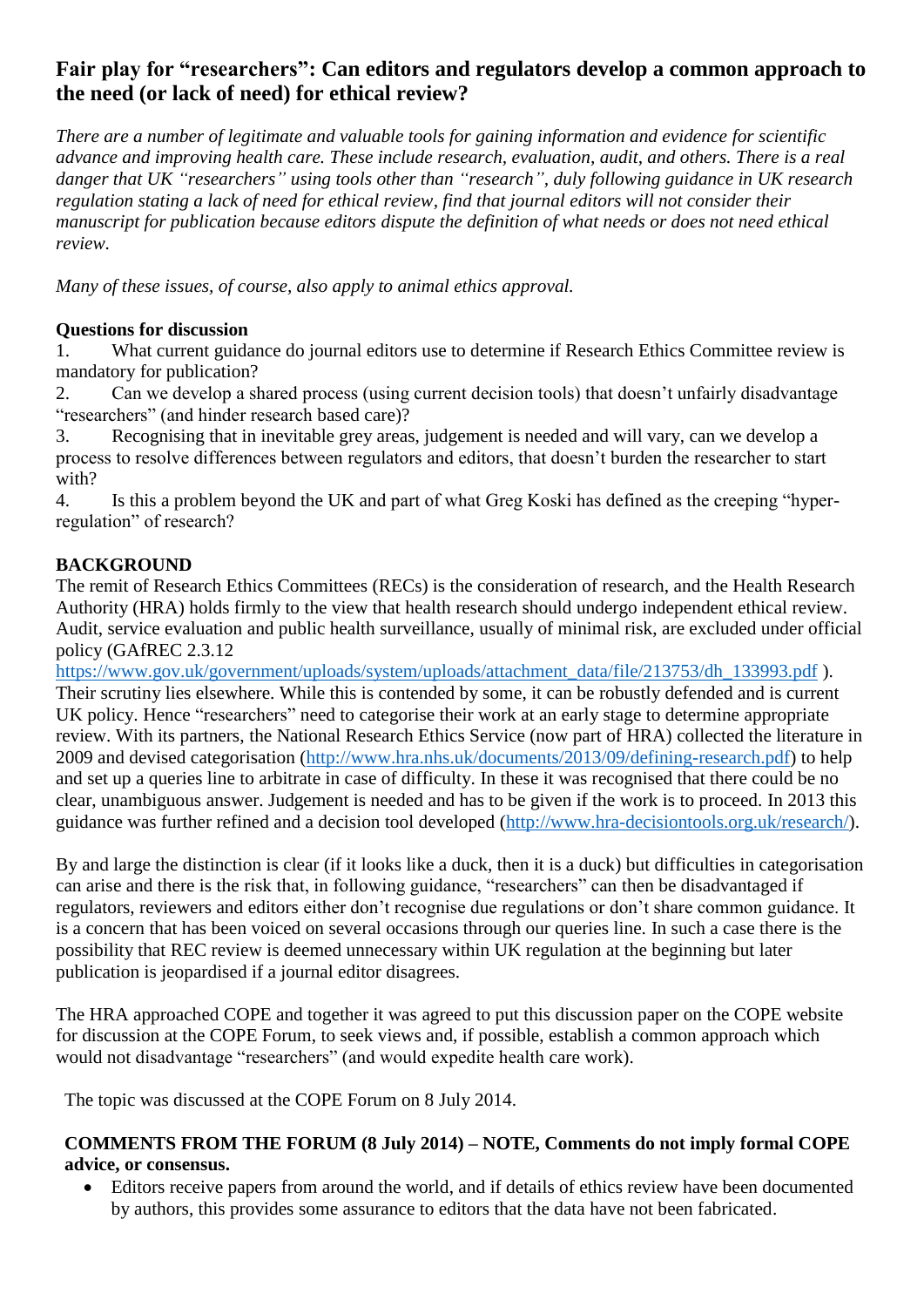- In the UK there are online decision tools (together with a queries facility) on the Health Research Authority (HRA) website, and researchers are informed, based on answering a set of questions, that they may not need ethics review because their study is an audit or service evaluation, or the participants have been recruited from members of the NHS. This decision can be printed out by researchers and submitted to editors, along with their paper, as evidence that their study does not require ethics approval. However, editors would find it easier if there was a letter from the chair of an ethics committee or ethics coordinator from the HRA, stating that this study does not require ethics review in the UK, and stating the reason why. This could be submitted to the editor at the same time as the manuscript.
- If there are any ethical concerns with a paper, these concerns should be followed-up, regardless of whether or not the study has ethical approval.
- It can be difficult for editors to determine if authors have complied with national regulations and laws, as requirements for ethics approval vary greatly from country to country. Editors could keep a database of links to national guidelines in different countries, which could be useful to check against if a paper is submitted and the author claims ethics approval was not required. Editors can ask for proof, in the form of details of national guidelines or a letter from their ethics committee. It would be good if authors could submit this proof when they submit their manuscript. Editors can also contact the ethics committee for clarification in they have concerns.
- What is the difference between (interventional) research and audit (or more observational type research)? Ethics approval extends beyond the health sciences. In the UK, the HRA uses the definition of research from the Research Governance Framework, which defines research as "an attempt to derive generalisable new knowledge by addressing clearly defined questions with systematic and rigorous methods". But it is difficult to define exactly what research is, but generalisable is often used as the key, although audits can also be generalisable, to other hospitals for example. The HRA are likely to gain responsibility for re-drafting a document to replace the Research Governance Framework's definition of research in the UK, and they hope to add more definitions around these terms and to explain research more clearly. The HRA also provide definitions of clinical audit and service evaluations on their website. However, there is no definitive definition of research, and there will always be variations in opinion as well as different standards around the world.
- In some developing countries there are institutions where ethics committees do not exist. In these situations, it can be difficult for authors. Is retrospective review acceptable? Some journals may consider retrospective ethics approval if no ethics committee exists in a particular country.
- In general, retrospective ethics approval should be discouraged. Researchers need to address these issues in advance and they need to seek some kind of process that they can then present to the journal to give some reassurance to the editor that some form of process has been followed. We need to encourage a global culture whereby researchers are aware of their obligations and that they need to find some form of process that they can then present to the journal. It is then up to the editor to review these processes and decide if they are acceptable.
- Editors should engage with ethics committees, but they need to be aware that the existence and standards of ethics committees is highly variable and in some areas of the world there is no ethics review process available. Should there be an international or global ethics review service?
- Transparency is key for editors who decide to publish research where there is some ambiguity about the ethics approval and whether ethics approval is required. Editors should consider publishing the details of the review process if necessary, and correspondence between them and the authors, so that readers can have confidence that due process has been followed and that the issues have been considered.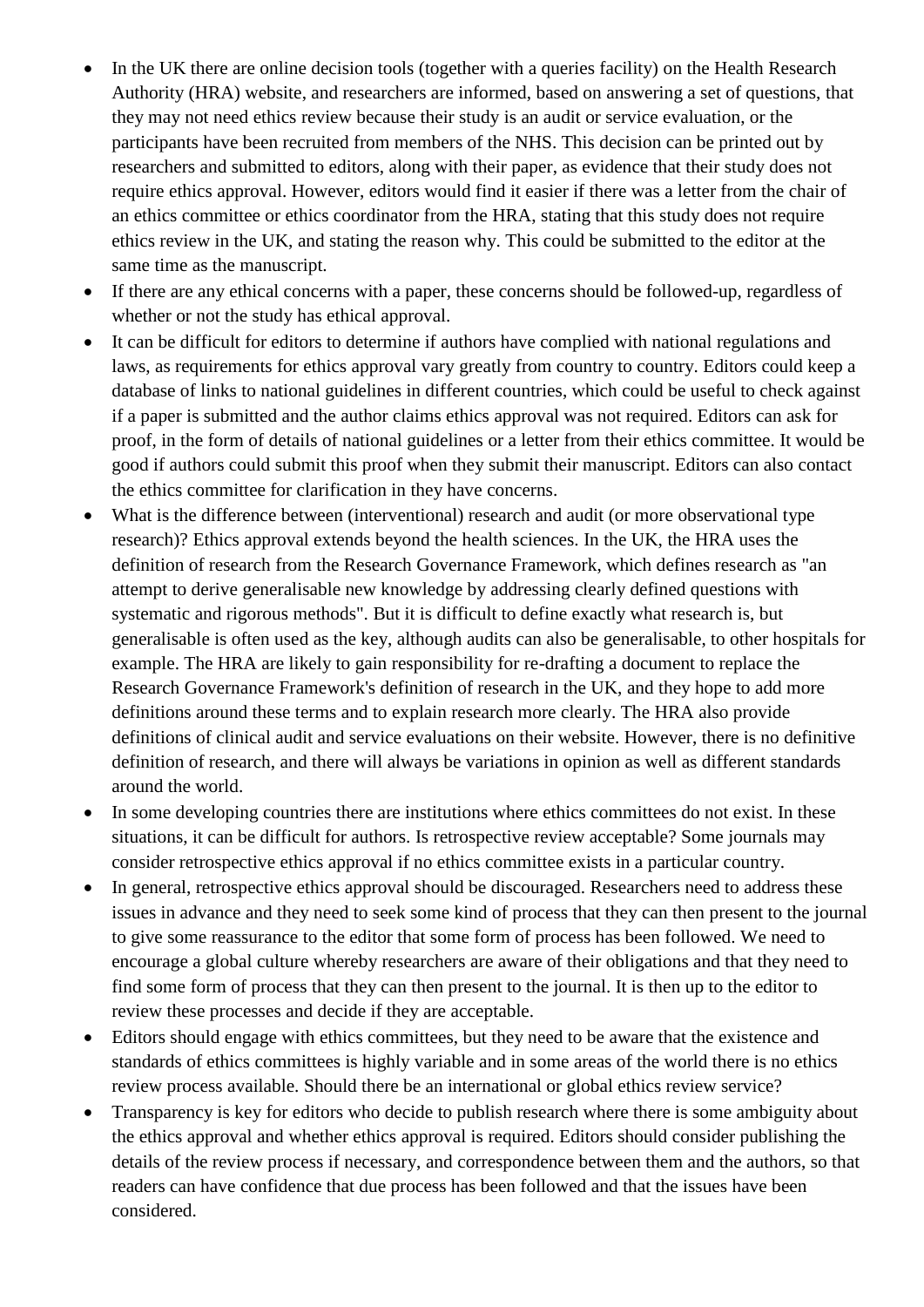- There should be some form of ethical framework against which to evaluate research design, and authors and researchers should make this clear when they submit their paper. If there is no framework, some editors are not prepared to consider publication.
- COPE could have a role in reminding researchers and editors to ensure they have informed consent from patients, particularly in the absence of formal ethics approval.
- If researchers in developing countries collaborate on research with researchers in developed countries, they should use the institutional review boards in the developed countries, and not use the lack of ethics approval in the developing country as a excuse.
- In some instances institutional review boards are not properly constituted, and authors may sit on these boards or even chair them. In these cases, conflicts of interest should be declared.
- As a minimum, researchers should follow institutional regulations as well as local legislation. Editors need to ensure that authors have followed the standard regulations for their country.

In summary, the editor's position, when presented with a research paper, is to make sure that by the best standards that are available, or best relevant standards, that the work has been proven to be ethical. It is hard to define when formal ethics approval is required for some types of research, and defining what is research is tricky. The key is demonstrating to the editor that due process has been followed, and there should be transparency, including reference to the guidance and standards that the authors have followed, and proof, where required, that those standards or processes have been followed. We need to empower and support those research communities that do not have an ethical review infrastructure in a sensitive manner, and in accordance with their cultures. There should be transparency around the constitution of ethics committees. The minimum standards that could be applied should be institutional regulations as well as local legislation, and due process needs to be demonstrated and proved to the editor by the researcher so that the editor can be satisfied that the relevant standards have been applied.

## **COMMENTS POSTED ON THE WEBSITE**

## *Posted by Foppe van Mil, 6/6/2014*

As editor of a biomedical journal, I find this confusing myself. We now have the mandatory header 'Ethical approval' for all research papers, to be inserted directly before the Method. We accept the option for the authors to write that no ethical approval was needed for the study, plus the arguments. Thus the reader can decide for him/herself.

As editor guidance I usually check if individual patient or health care provider data have been used; in such cases I think ethical approval is definitely needed. When the researchers use large properly anonymised database then ethical approval, in my view, is not necessary.

Nowadays I notice that our reviewers also increasingly pay attention to the ethical approval issue.

*Posted by Hugh Davies 6/6/2014* Thanks for replying. You say "As Editor guidance I usually check if individual patient or health care provider data have been used; in such cases I think ethical approval is definitely needed"

Is this based on definite guidance (legal or ethical) anywhere?

For example, would you think ethical review is needed if data are handled or first anonymised by the clinical team?

*Posted by Dr Maggie Watson 6/6/2014*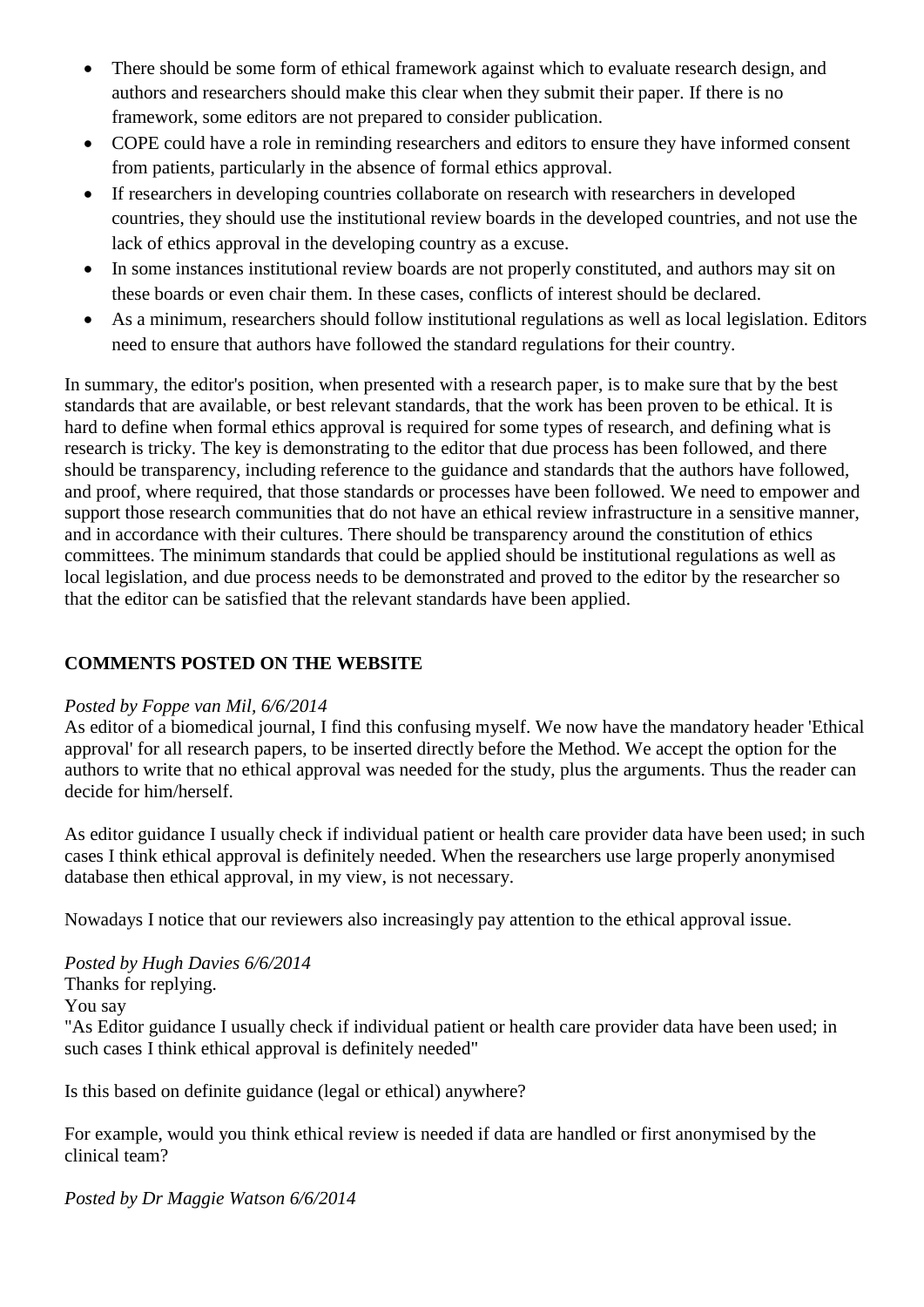As an Editor in the biomedical area a simple rule applies; if a journal publishes papers involving human subjects ethical committee approval is required. The Helsinki Declaration requires ethical approval of studies with human participants.

The only exception is reviews which use secondary data.

The aim is to protect patients and human participants.

This an important responsibility for those journals publishing in the biomedical/psychosocial research arena.

## *Posted by Hugh Davies 10/6/2014* 3.41pm

#### Thanks Maggie,

You refer to "papers" or "studies". Do you mean research? Some journals may print "audit" or "service evaluations". Do you feel REC review is needed for these?

When you say "secondary data", do you include tissue? For example, how might we review use of tissue from a tissue bank?

#### *Posted by Maggie Watson 20/6/2014*

Hugh, the journal I edit doesn't take audit papers. Service evaluation papers that include data collected directly from patients would—for our journal—require REC approval. I use "secondary" data to refer to reviews or epidemiological/national databases.

We also don't publish any papers on the use of human tissue, so I have no comments to offer.

## *Posted by Phillipa Hay 20/6/2014*

I think that editors should be aware of the Helsinki declaration and ethical principles, and be expected to competently use their judgement/discretion in applying these principals and not rely solely on a statement of clearance from an external committee. Research that has a committee approval may not be ethical when subsequently submitted for publication. Some guidelines (eg, in Australia) indicated that de-identified data that is used for clinical audit as part of quality assurance does not require 'clearance' from a duly constituted research ethics committee. Sometimes it is appropriate to publish this —and in the interests of patient care to do so, provided ethical principals are met. Similarly, in case reports provided there is evidence of full and voluntary informed consent. Also, when the work of ethics committees is taken up with a lot of low risk audit and similar, there is less time (and expertise) available for assessment of primary research and high risk studies, which itself has risk. So I'm supporting some discretion and flexibility for editors I think.

## *Posted by Roger Rawbone 20/6/2014*

It is surely time that regulators, editors and "researchers" themselves stopped equating 'ethical review' with 'independent ethical review'. All parties want to see 'good work', and 'good work', whatever it's categorisation, has to be, by any definition, ethical. The onus should therefore be for the "researcher" to demonstrate to editors and readers that the work presented has had ethical consideration and has been conducted to accepted ethical standards. Independent ethical review is (arguably) one way authors can do this but if independent review is not available, for whatever reason, a couple of short sentences in the methodology section will usually demonstrate and give confidence that the work has been conducted taking into account ethical principles (and by this I don't just mean by referencing 'high level' ethics guidelines). If I see a paper containing the sentence 'this work was considered audit and did not require ethical review' then I advise that it be returned to the authors for revision.

#### *Posted by Ken Stein 20/6/2014*

Although I don't think we make as much use of audit/evaluation data as we might, and I agree that resources can be wasted in unnecessary pursuit of ethical approval, I think the problem here is when data are collected for one purpose —for example, clinical service improvement within a particular service context, hopefully with appropriate consent—but then submitted for publication, which could be construed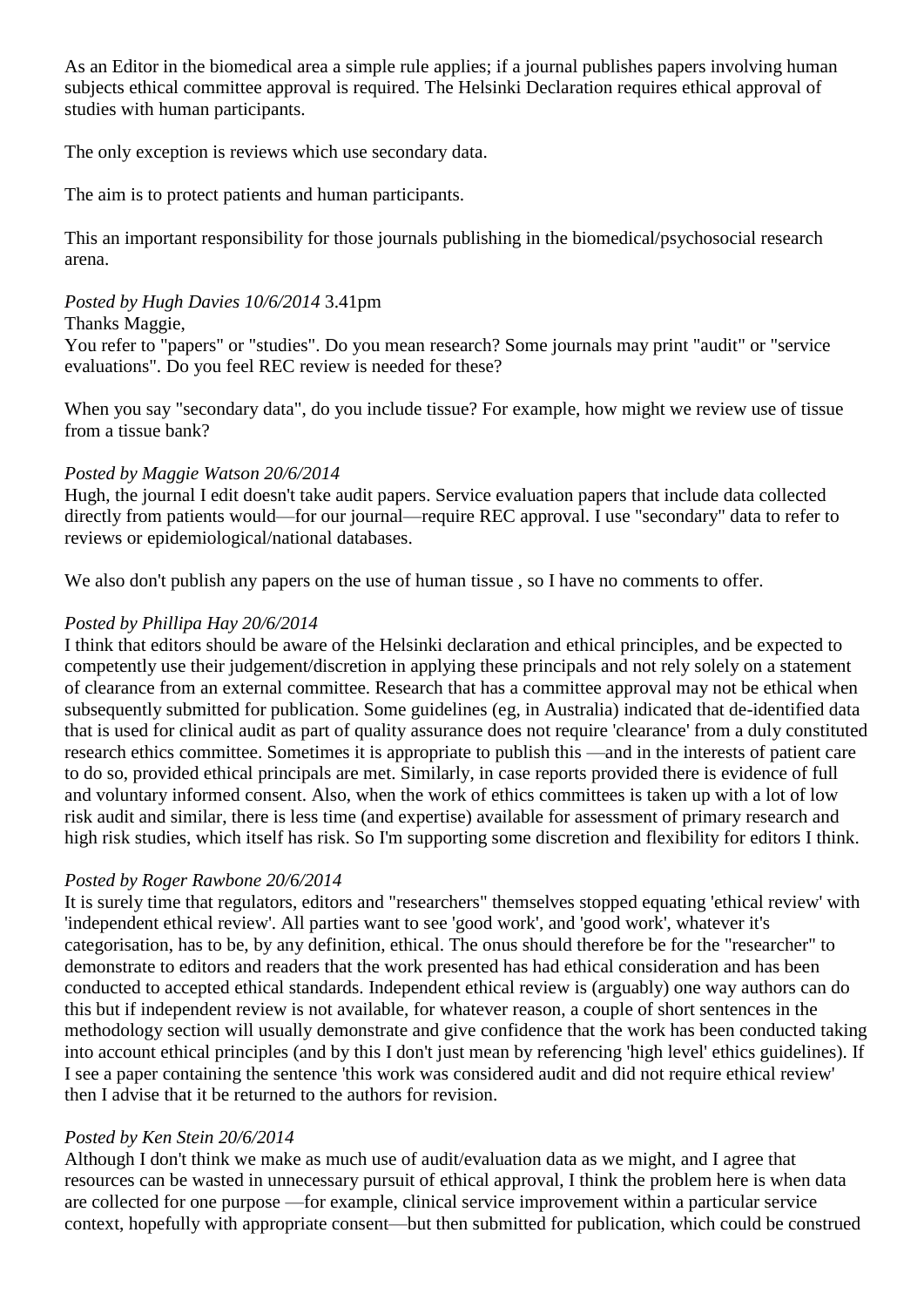as a different purpose for which consent was not given. That different purpose may well be what would make the paper more interesting to a journal, but if the subjects haven't consented to the use of data for that purpose, would that not be unethical? I wouldn't include the use of data routinely collected as a consequence of service contact —that is, "administrative activity data"— which would usually (though perhaps not always, in the context of small area geographical analysis) be sufficiently anonymised.

#### *Posted by Hugh Davies 23/6/2014*

Thanks, agree about discretion and RECS bogged down with work of no risk or consequence.

I suppose one of our problems is whether the WMA Declaration really applies to the types of work we are now seeing? What did the original authors have in mind when they first drafted this document? Did they foresee the changing nature of "research"?

I agree editors have a role in deciding if REC review is needed but our reason for starting this was to see how we can prevent researchers being caught in this "gap" not of their own making? Can we develop a procedure where we resolve these issues between ourselves (regulators and editors) rather than disadvantage researchers who have followed advice given at the initiation of their study (and now find themselves stuck)?

#### *Posted by Charon Pierson 28/6/2014*

I have struggled with this issue several times over the past few years as papers have become more varied and creative in approaches to answering questions of interest to clinical practice and health service management.

One arena that seems to confuse not only researchers but IRBs (in the US) is audit/evaluation. Some institutions have taken the approach that anything going to publication beyond the institution where the audit was conducted must have an IRB review. Another area of concern is educational research, often really only an audit or evaluation process, where university students are involved as subjects. I expect IRB review of these projects even if data are anonymised because to me, students are a vulnerable population so their participation must be voluntary and they must be guarded from undue pressure to participate in their faculty's project—a project that will progress to publication. As an editor, I can't guarantee that; that should be the responsibility of the university's IRB.

There is an increasing interest in online research and that is also a big grey area to me. Researchers who mine blog posts for data and quote participant comments need to be really mindful about whether or not participants in the online community see their postings as "confidential" because they used a login to access the site. Some of this is common sense, but within large organizations such as associations and publishing houses, the tendency will always be to err on the side of caution. The concerns may be legal rather than ethical, so I'm not sure that a universal guideline or procedure will work.

## *Posted by Margaret Rees 4/7/2014*

Lack of evidence of ethical approval is a red flag to editors that participants have not been protected or that data have been fabricated or falsified. A few years ago, I asked a non-UK institution to investigate a submission where there was no evidence of ethical approval and the authors refused to provide it. The institution found that the study had never been conducted. Lack of ethical approval was one way in which extensive data fabrication by Fuiji and Boldt was discovered. It is unreasonable to expect editors of international journals to know local law for the various countries (eg, UK, US, Australia, Germany, France, India, etc) from which they receive manuscripts. Evidence of ethical approval or oversight by a local IRB not the author is reassuring that the study should have been conducted appropriately. Its lack means that otherwise sound papers and research may be rejected as editors err on the side of caution. This text from the BMJ is helpful. [http://www.bmj.com/about-bmj/resources-authors/forms-policies-and-checkl...](http://www.bmj.com/about-bmj/resources-authors/forms-policies-and-checklists/ethics-approval-research)

#### *Posted by Hugh Davies 4/7/2014*

The underlying issue remains that we advise "researchers" before they start that some work falls outside our remit. We do this in an attempt to provide proportionate review and regulation (something researchers